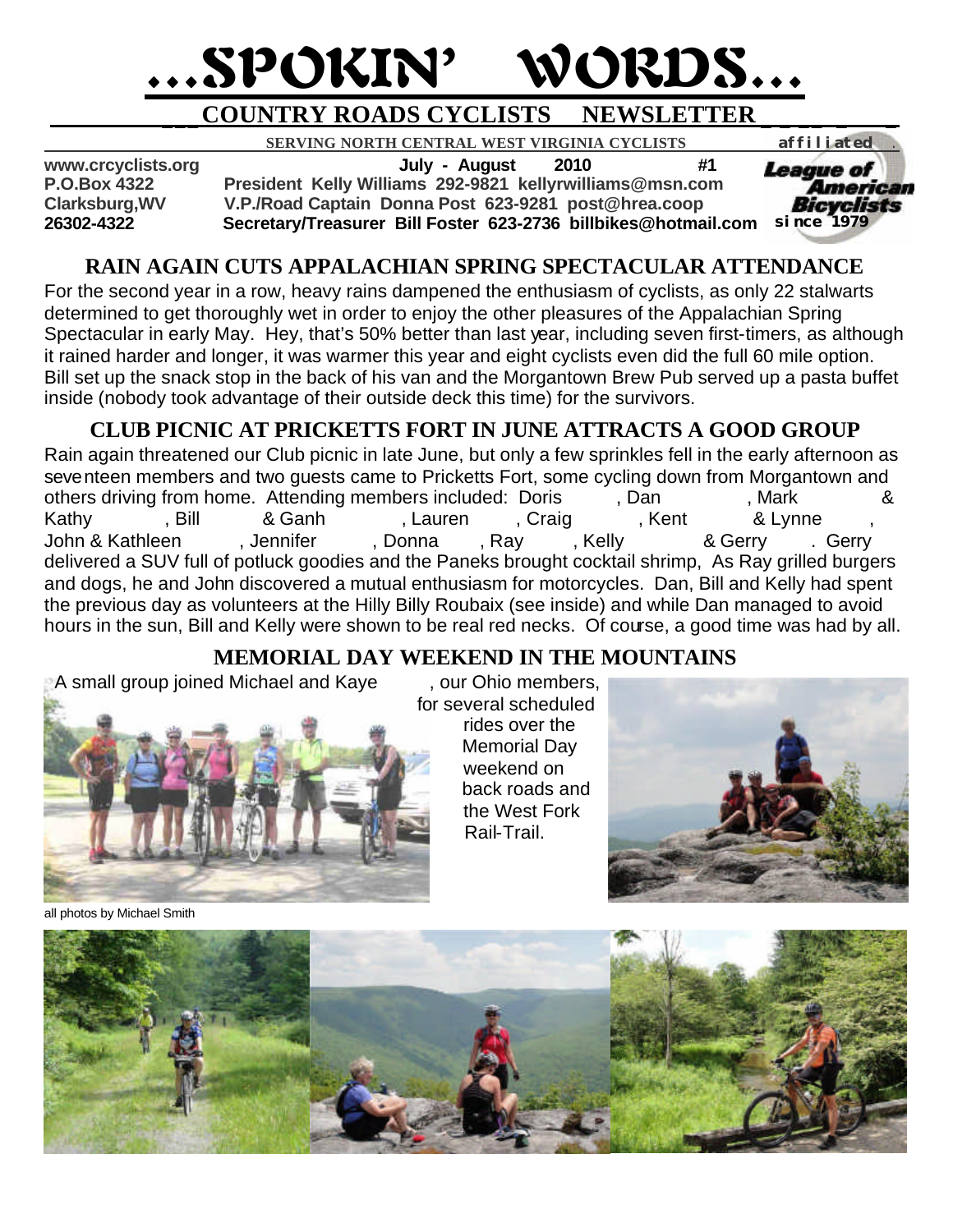

#### MARIETTA RIVER RENDEZVOUS

13 members went to the Marietta River Rendezvous weekend in June - **Carl & Connie, Donna, Emil, Jack, Kelly, Ken, Marilyn, Mark, Peter, Ray & Susan, and Walter.** It is rumored that more rain deterred a few from cycling the whole ride. Some are shown above at other favorite pastimes.

**BIKE VIRGINIA** welcomed five of the above for a week of touring in Western Virginia in June, including: **Carl & Connie, Ken, Marilyn and Mark.**

**OFFICERS MET** May 17 in Clarksburg for the usual reporting and planning session. Secretary Foster indicated a current membership of 125. Treasurer Foster indicated a balance of \$1,385.77, with a loss of \$103.41 from the Appalachian Spring Spectacular due to the rain and our fixed costs. Other spring events were also discussed and further plans were developed. Secretary Foster noted that J.R. was our new webmaster and Labyrinth Solutions of Morgantown would host our site at no charge to the Club. (see separate article) Members are welcome to attend any officers' meeting. Contact any officer for time and location.

**MEMBERSHIP** currently totals 134, including 39 from Harrison and 44 from Monongalia Counties. **Welcome our new members**:

| - Morgantown,              |
|----------------------------|
| . family - Prosperity, PA, |
| - Morgantown (returned),   |
| family - Morgantown,       |
| - Fairmont                 |
|                            |

This newsletter with color photos is on crcyclists.org, last names deleted

#### SOME NEWS OF OUR MEMBERS

The Morgantown area now has five of West Virginia's six **League Certified Instructors**, with the addition of three who took the League of American Bicyclists' training program in Virginia in March. All are Country Roads Cyclists and Mon Bike Club members, including **Frank Nick**, Marilyn **Ryan** and **Gunnar** The program is supported by the City of Morgantown through their Bicycle Board and it Confident City Cycling program offering training courses on Mondays and some weekends. See http://www.BikeMorgantown.com for times.

**Gunnar** , who finished fifth overall in the Hilly Billy Roubaix in June riding a single speed (second in that category to the overall winner) was recently featured in an interview article online at: http://pghracing.org/2010/05/06/gunnar-shogreninterview-part-1/ His wife **Betsy** won the women's category and was ninth overall with 76 entrants and 61 finishers on the rugged, under 5 to 7+ hour 72 mile course.

**Nick** participated in the League of American Bicyclists' National Bike Summit in Washington, D.C. in March. He announced this month that Positive Spin is losing their present space. If you have any suggestions for a new location, Ideally along the Mon River rail-trail, close to town and about 3000-5000sf, please call 304-276-0213

**Ty** contrary to the reports in the *Morgantown Dominion Post* and our own *Spokin' Words,* did not go to Ghana, due to an unstable political situation there, such that the Peace Corps cancelled his project there. He remains in Morgantown at the W. Va. Geological & Economic Survey.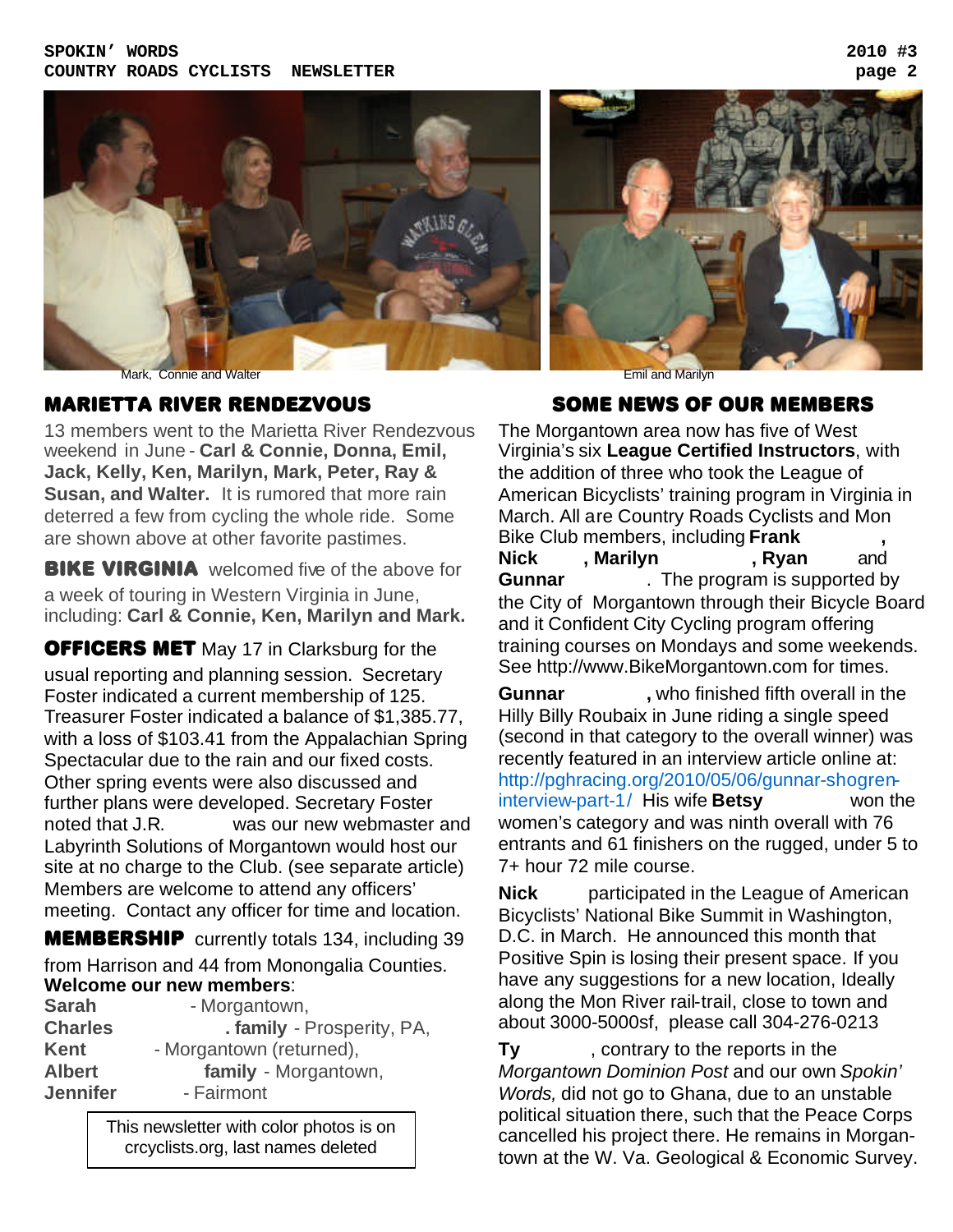#### **SPOKIN' WORDS 2010 #3 COUNTRY ROADS CYCLISTS NEWSLETTER page 3**



**Ken Parkington** was given a retirement party on June 12 in Bridgeport by the Harrison County YMCA, where he served as Executive Director for eleven years, with a total of 35 years at various YMCA locations. Ken has also become a licensed USA Cycling race official, joining CRC member **Ryan** in that capacity.

**Kari Confidence** recently received a Doctor of Educational Psychology degree from WVU. She is the stoker of the triplex bike seen in Sept.-Oct. 2009 *Spokin' Words*, and a professor at Fairmont State's Pierpont Community and Technical College.

Past CRC president **Paul** has opened Humperdinx, a sports bar/night club in Clarksburg. Paul, who continues to operate Holy Moses Bicycles, says he is also doing more cycling lately and may be showing up for some local Club rides. Someone at our June picnic noted that a touring cyclist had recently highly praised the shop for his courteous service (unsolicited testimonial). Another touring cyclist he helped from Illinois recently noted after his trip to D.C., "I've got to mention Provence Market in Bridgeport, WV....I was excited to fill up at a nice restaurent (sic), but was not expecting the warm reception I got at Provence. They were eager to hear about my trip, the cause of housing for people with mental illness (fundraising project), and to give me as much advice or nourishment as they could...for my finicky (vegetarian) diet."

**Mike and Betsy** are in Michigan's UP, doing more hiking than biking, sending reports through: http://epicroadtrips.us/2010/mich-ont/ following her retirement from 27 years in the Monongalia Co. School System. Mike also retired recently - as our webmaster. Thanks, Mike

**Mike** again provided strawberry shortcake following the J. Cecil Jarvis Memorial Bike Ride in May in Buckhannon. Thanks, Mike !



### ABRA RACING NOTES

**J.R. Petagorian** held two more well planned and well attended events. In between, he managed to really knock himself out, losing three hours of memory from an accident while riding. Fortunately, he does remember he is our new crcyclists.org webmaster, as well as a monitor of our member e-mail system at http://groups.google.com/group/Crcyclists. J.R. also has his own blog at fatboy-bikes.blogspot.com .



 drew 76 participants with 61 finishers who agreed it was a challenging, memorable, great event, different from other races, with the "roads."

 His next race, #6 in the road racing series will be **Saturday, August 14** at Rowlesburg, WV, the Series and WV State Championships, with 47



miles (82 for men's 1/2/3) in the mountains.